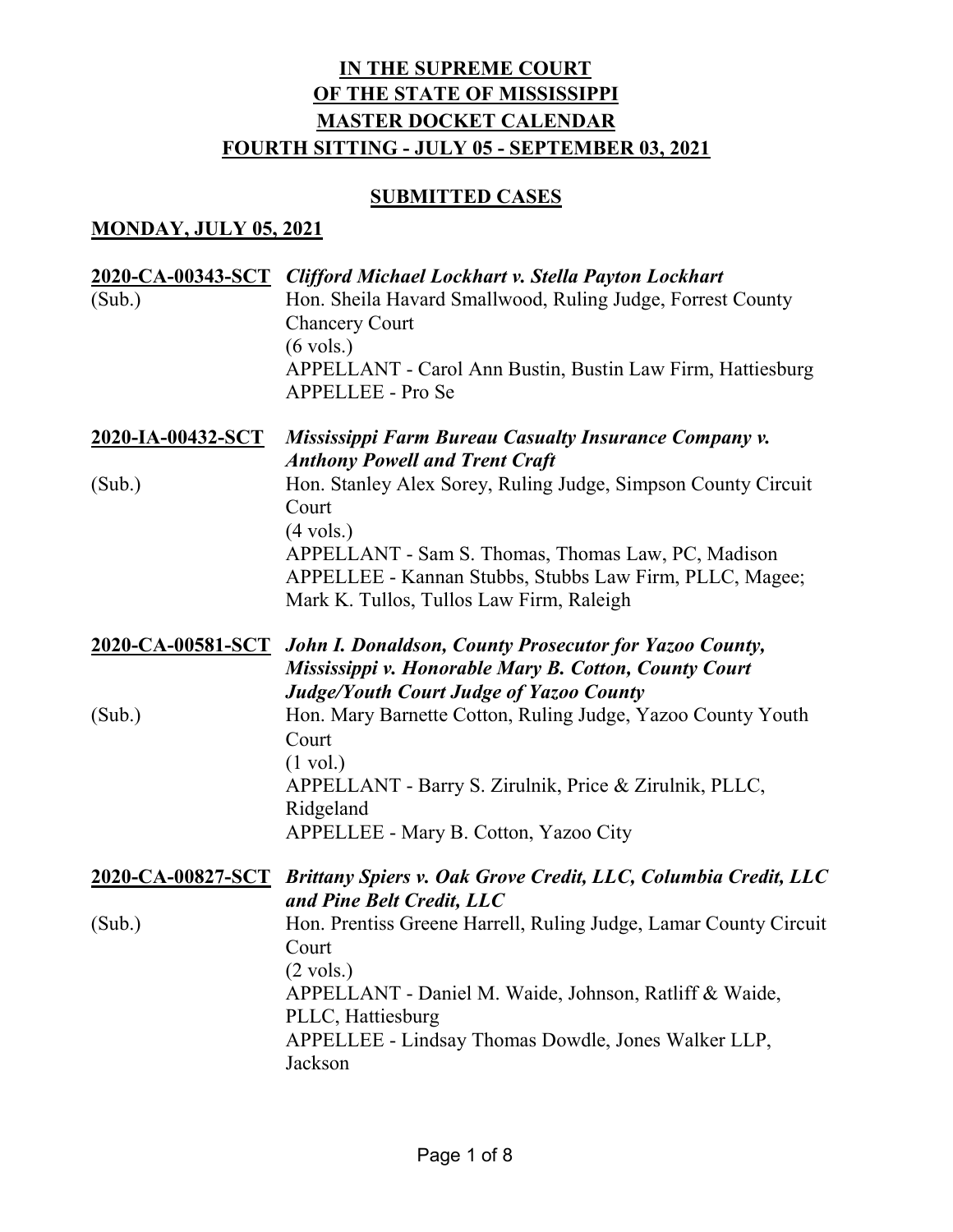#### **SUBMITTED CASES**

### **MONDAY, JULY 05, 2021**

**2020-CA-01173-SCT** *The State Auditor Shad White and Holmes County, Mississippi v. Nationwide Mutual Insurance Company and Eddie Carthan* (Sub.) Hon. Tiffany Piazza Grove, Ruling Judge, Hinds County Chancery Court  $(4 \text{ vols.})$ APPELLANT - Stephen Schelver, Office of the Attorney General, Jackson APPELLEE - Ron A. Yarbrough, Brunini, Grantham, Grower & Hewes, PLLC, Jackson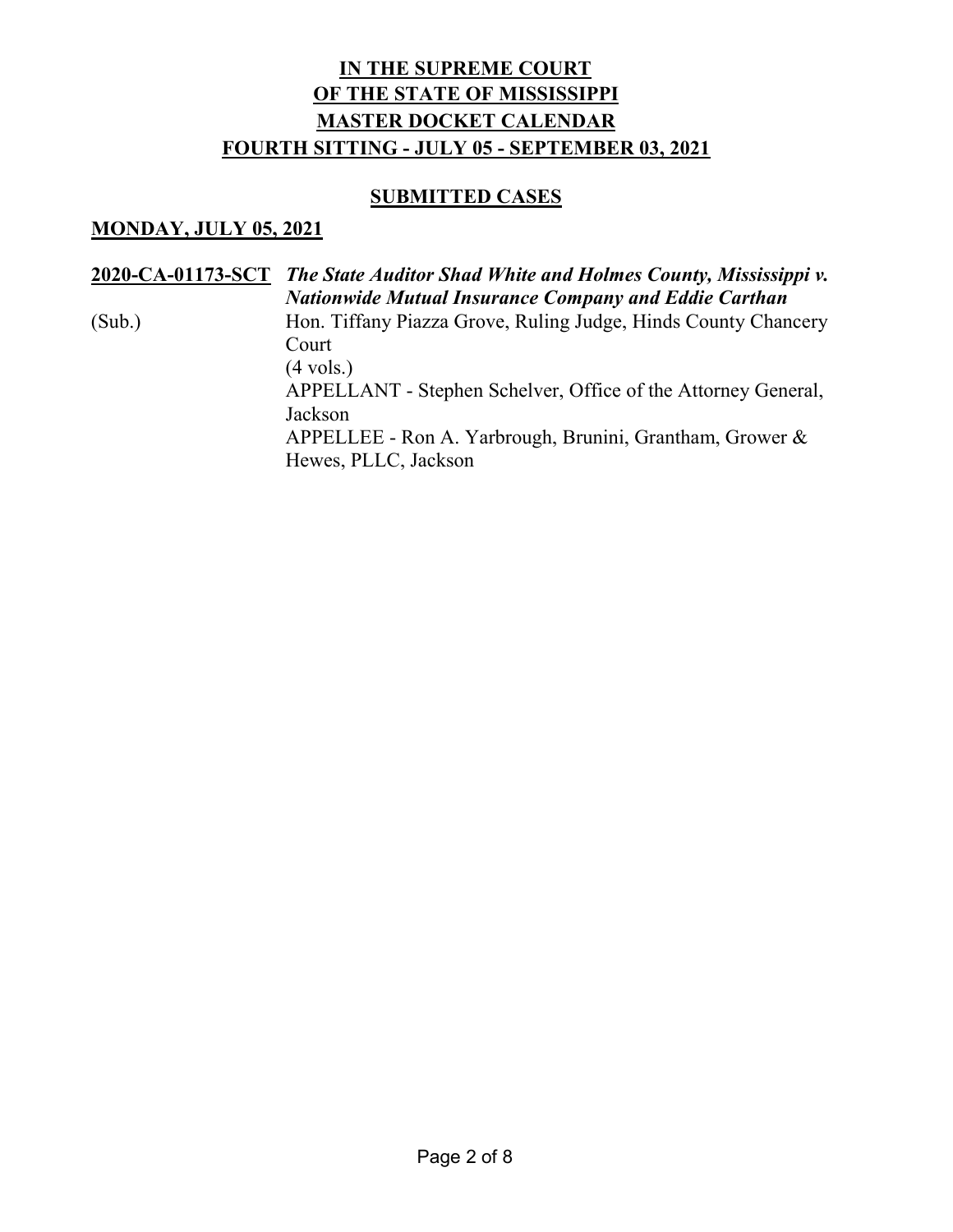## **SUBMITTED CASES**

### **MONDAY, JULY 05, 2021**

|        | 2015-DR-01378-SCT Justin Underwood a/k/a Justin H. Underwood v. State of |
|--------|--------------------------------------------------------------------------|
|        | <b>Mississippi</b>                                                       |
| (Sub.) | Hon. William E. Chapman, III, Ruling Judge, Madison County               |
|        | Circuit Court                                                            |
|        | $(0 \text{ vol.})$                                                       |
|        | APPELLANT - Samuel R. Feldman, White & Case, LLP, Boston,                |
|        | MA; Treasure Tyson, Office of Capital Post-Conviction Counsel,           |
|        | Jackson                                                                  |
|        | APPELLEE - LaDonna C. Holland, Office of the Attorney General,           |
|        | Jackson                                                                  |
|        |                                                                          |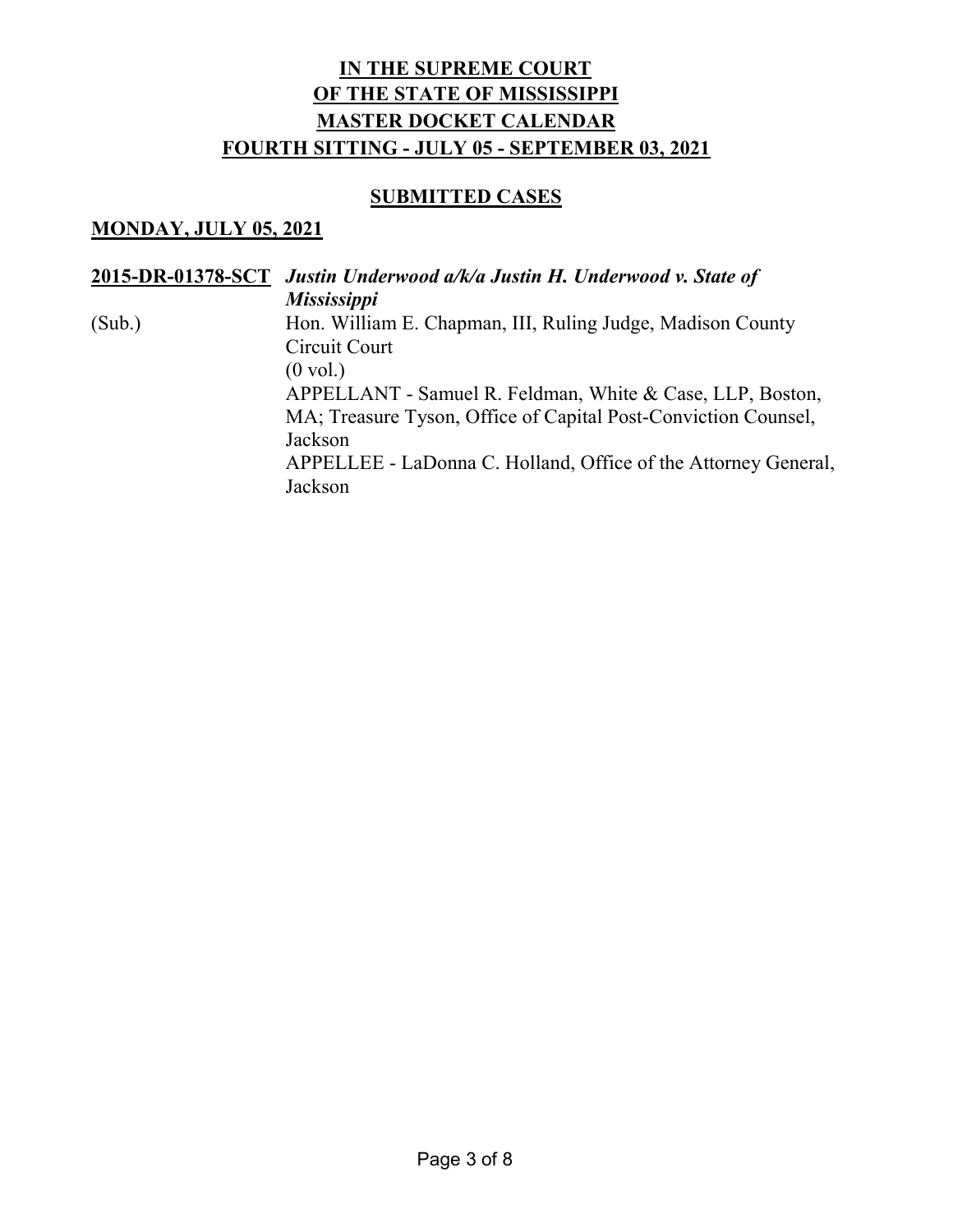## **SUBMITTED CASES**

### **TUESDAY, JULY 06, 2021**

|                             | 2019-KA-01855-SCT Tommie Queen a/k/a Tommy Queen a/k/a Tommie Lee Queen v.                                                                                                                                                                                                       |
|-----------------------------|----------------------------------------------------------------------------------------------------------------------------------------------------------------------------------------------------------------------------------------------------------------------------------|
| (Sub.)                      | <b>State of Mississippi</b><br>Hon. Debra W. Blackwell, Ruling Judge, Adams County Circuit<br>Court<br>$(5 \text{ vols.})$<br>APPELLANT - Damon R. Stevenson, Stevenson Legal Group,<br>PLLC, Jackson<br>APPELLEE - Brittney S. Eakins, Office of the Attorney General,          |
| (Sub.)                      | Jackson<br>2020-KA-00060-SCT Antwoine Cork v. State of Mississippi<br>Hon. James T. Kitchens, Jr., Ruling Judge, Lowndes County Circuit<br>Court<br>$(3 \text{ vols.})$                                                                                                          |
|                             | APPELLANT - Justin T. Cook, Office of State Public Defender,<br>Jackson<br>APPELLEE - Brittney S. Eakins, Office of the Attorney General,<br>Jackson                                                                                                                             |
|                             | 2020-CA-00293-SCT B. Michael Weber, M.D., and The Ob-Gyn Group of Laurel, P.A.<br>v. Estate of Cameron Chase Hill, Deceased, by and through Jana<br>C. Bracewell, Administratrix                                                                                                 |
| (Sub.)                      | Hon. Michael H. Ward, Ruling Judge, Jones County Circuit Court<br>$(27 \text{ vols.})$<br>APPELLANT - Romney H. Entrekin, Burson Entrekin Orr Mitchell<br>& Lacey, P.A., Laurel<br>APPELLEE - F. M. Turner, III, F.M. Turner, III, PLLC, Hattiesburg                             |
| 2020-EC-00427-SCT<br>(Sub.) | <b>Wayne Self v. Eric Mitchell</b><br>Hon. Jeff Weill, Sr., Ruling Judge, Leflore County Circuit Court<br>$(5 \text{ vols.})$<br>APPELLANT - Margarette Meeks, Law Office of Margarette<br>Meeks, PLLC, Jackson<br>APPELLEE - Willie Griffin, Bailey & Griffin, P.A., Greenville |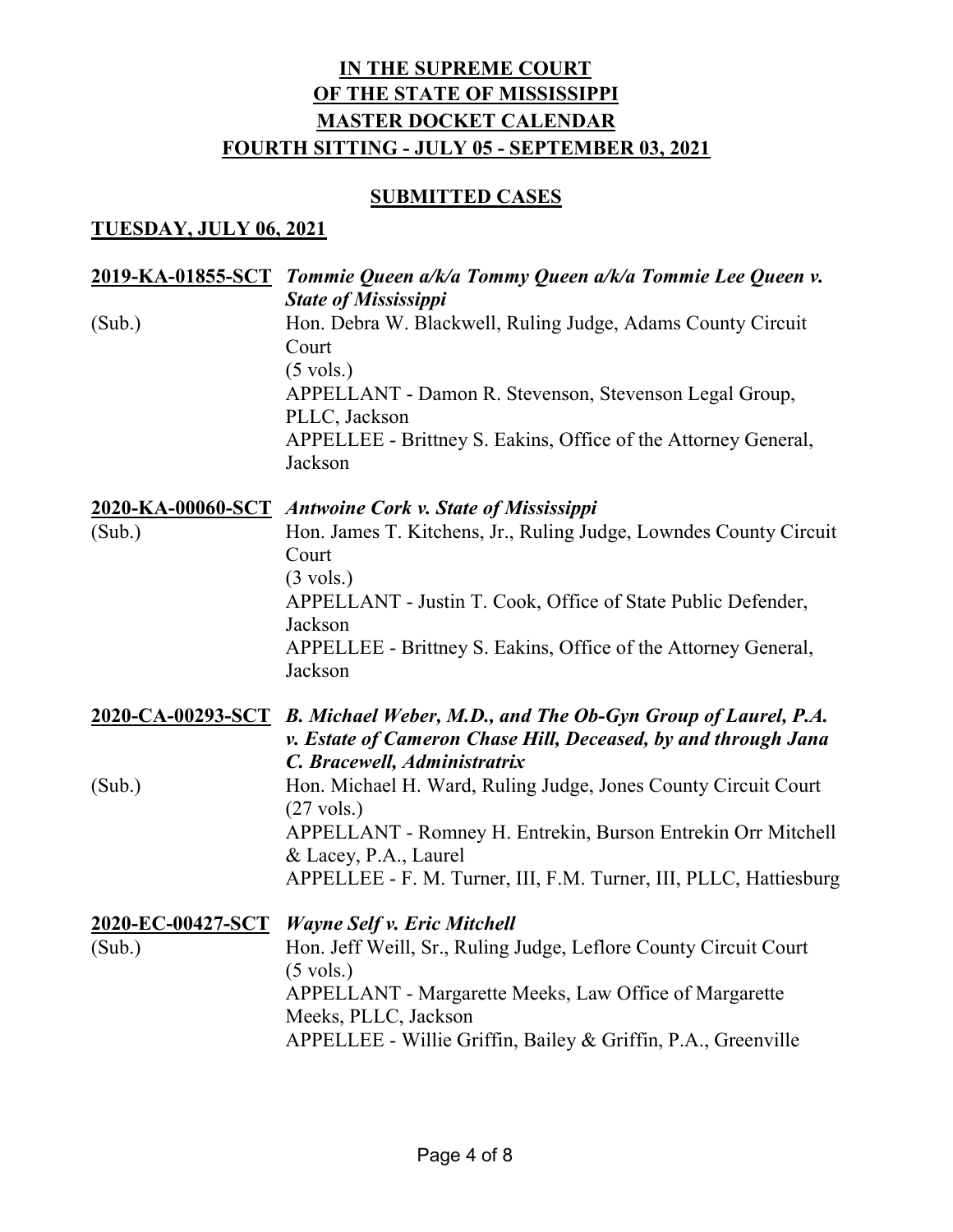## **SUBMITTED CASES**

### **TUESDAY, JULY 06, 2021**

|        | 2020-CA-00928-SCT Pearl River Valley Water Supply District v. Jad J. Khalaf |
|--------|-----------------------------------------------------------------------------|
| (Sub.) | Hon. John C. McLaurin, Jr., Ruling Judge, Rankin County                     |
|        | <b>Chancery Court</b>                                                       |
|        | $(6 \text{ vols.})$                                                         |
|        | APPELLANT - T. Philip Huskey, Office of the Attorney General,               |
|        | Jackson                                                                     |
|        | APPELLEE - Philip C. Hearn, Hearn Law Firm, PLLC, Blue                      |
|        | Mountain; Jad Jamal Khalaf, Pro Se                                          |
|        |                                                                             |
|        |                                                                             |
|        | 2020-CA-01300-SCT Ken Rogers v. Estate of Costas Pavlou                     |
| (Sub.) | Hon. David Anthony Chandler, Ruling Judge, Hinds County Circuit             |
|        | Court                                                                       |
|        | $(1 \text{ vol.})$                                                          |
|        | APPELLANT - Christopher J. Weldy, Weldy Law Firm, PLLC,                     |
|        | Jackson                                                                     |
|        | APPELLEE - Judson M. Lee, Judson M. Lee, PLLC, Madison                      |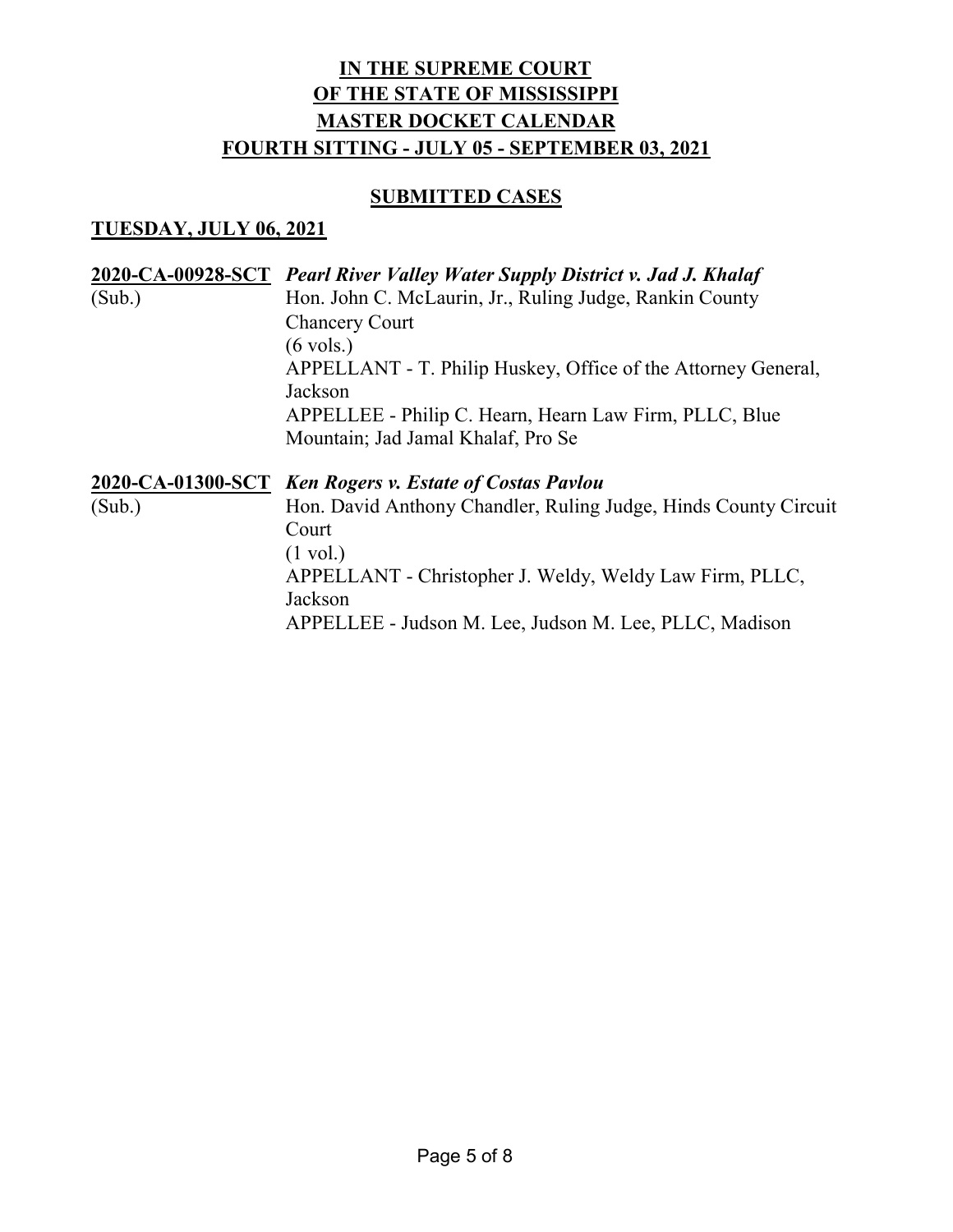## **SUBMITTED CASES**

### **WEDNESDAY, JULY 07, 2021**

| 2019-IA-00911-SCT           | Lycoming Engines, a Division of Avco Corporation v. Roosevelt<br>Jamison, Loretta Jamison, Rebecca Tilton, Individually as Wife of<br>John E. Tilton, Jr., Deceased, as Wrongful Death Beneficiary of<br>John E. Tilton, Jr., Deceased and as Administratrix of the Estate<br>of John E. Tilton, Jr., Deceased, Allison Gale Tilton Clark,<br>Individually, as Natural Daughter of John E. Tilton, Jr.,<br>Deceased, and as Wrongful Death Beneficiary of John E. Tilton,<br>Jr., Deceased, Natalie Anne Tilton Lloyd, Individually, as Natural<br>Daughter of John E. Tilton, Jr., Deceased, and as Wrongful<br>Death Beneficiary of John E. Tilton, Jr., Deceased, John Edward<br>Tilton, III, Individually, as Natural Son of John E. Tilton, Jr.,<br>Deceased, and as Wrongful Death Beneficiary of John E. Tilton,<br>Jr., Deceased |
|-----------------------------|------------------------------------------------------------------------------------------------------------------------------------------------------------------------------------------------------------------------------------------------------------------------------------------------------------------------------------------------------------------------------------------------------------------------------------------------------------------------------------------------------------------------------------------------------------------------------------------------------------------------------------------------------------------------------------------------------------------------------------------------------------------------------------------------------------------------------------------|
| (Sub.)                      | Hon. Winston L. Kidd, Ruling Judge, Hinds County Circuit Court<br>$(17 \text{ vols.})$<br>APPELLANT - John T. Rouse, McGlinchey Stafford, PLLC,<br>Ridgeland<br>APPELLEE - Wayne E. Ferrell, Jr., Law Offices of Wayne E.<br>Ferrell, Jr., PLLC, Jackson                                                                                                                                                                                                                                                                                                                                                                                                                                                                                                                                                                                 |
| 2020-IA-00320-SCT<br>(Sub.) | <b>Schaffner Manufacturing Company, Inc. v. Darius Powell</b><br>Hon. Winston L. Kidd, Ruling Judge, Hinds County Circuit Court<br>$(1 \text{ vol.})$<br>APPELLANT - Christy V. Malatesta, Daniel Coker Horton & Bell,<br>P.A., Jackson<br>APPELLEE - Derek P. Martin, Martin Law Group, Jackson                                                                                                                                                                                                                                                                                                                                                                                                                                                                                                                                         |
| 2020-IA-00547-SCT<br>(Sub.) | <b>Watkins &amp; Eager, PLLC v. Richard T. Lawrence</b><br>Hon. Adrienne Annett Hooper-Wooten, Ruling Judge, Hinds<br><b>County Circuit Court</b><br>$(4 \text{ vols.})$<br>APPELLANT - R. David Kaufman, Brunini, Grantham, Grower &<br>Hewes, PLLC, Jackson<br>APPELLEE - J. Ashley Ogden, Ogden & Associates, PLLC,<br>Jackson                                                                                                                                                                                                                                                                                                                                                                                                                                                                                                        |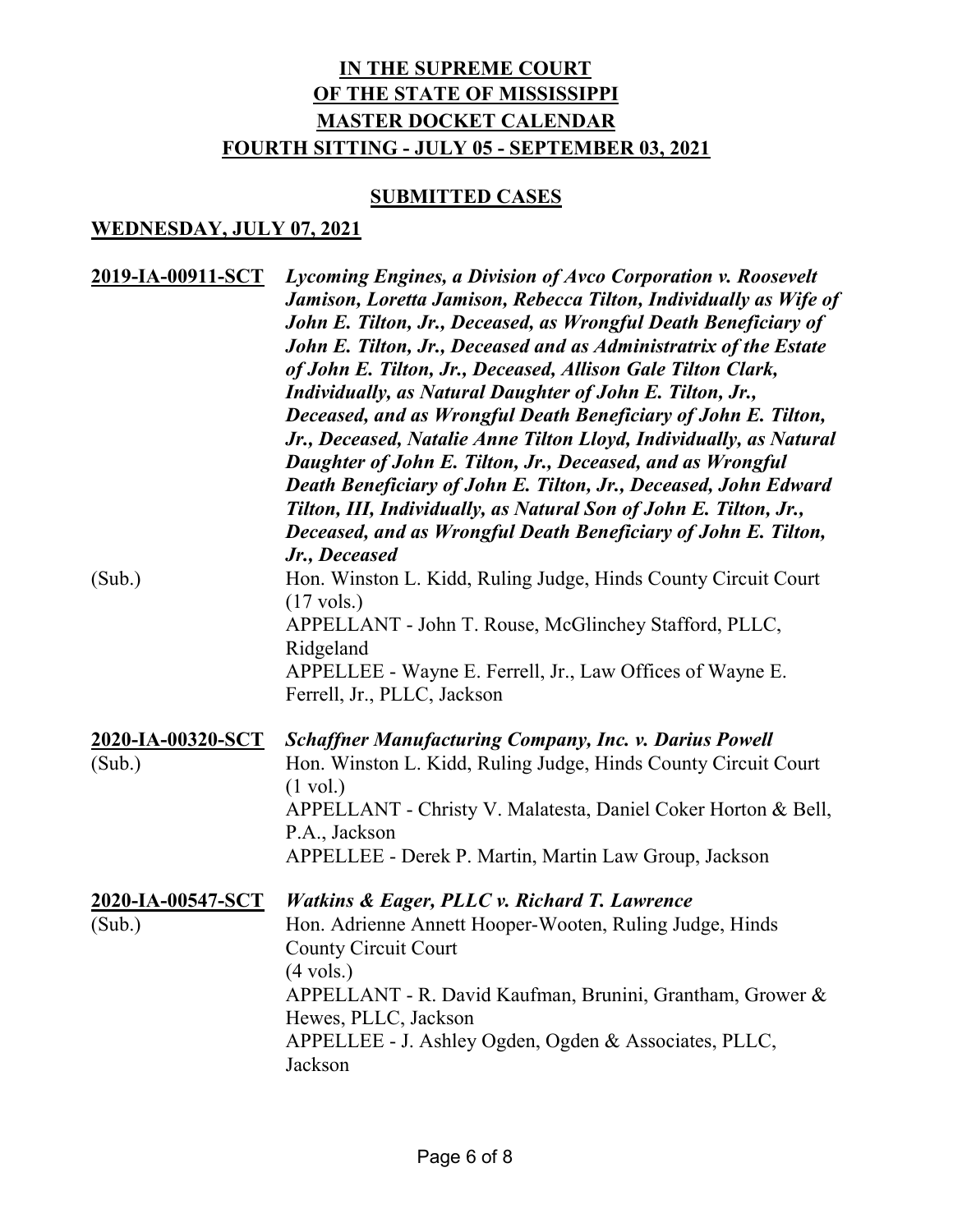## **SUBMITTED CASES**

### **WEDNESDAY, JULY 07, 2021**

| (Sub.)            | 2020-CA-00641-SCT John W. Osby and Gussie Bailey v. Rebecca Janes<br>Hon. Percy L. Lynchard, Jr., Ruling Judge, DeSoto County<br><b>Chancery Court</b>           |
|-------------------|------------------------------------------------------------------------------------------------------------------------------------------------------------------|
|                   | $(2 \text{ vols.})$<br>APPELLANT - J. Kizer Jones, J. Kizer Jones Law Office,<br><b>Holly Springs</b>                                                            |
|                   | APPELLEE - Derek D. Hopson, Hopson Law Group, Clarksdale                                                                                                         |
|                   | 2020-CA-00676-SCT Camille Village, LLC v. Federal National Mortgage Association<br>and Barings Multifamily Capital, LLC                                          |
| (Sub.)            | Hon. Carter O. Bise, Ruling Judge, Harrison County Chancery<br>Court<br>$(19 \text{ vols.})$                                                                     |
|                   | APPELLANT - John G. Corlew, Corlew Munford & Smith, PLLC,<br>Jackson<br>APPELLEE - Alan L. Smith, Baker, Donelson, Bearman, Caldwell<br>& Berkowitz, PC, Jackson |
| 2020-BR-01310-SCT | Peter A. C. Stewart, III v. The Mississippi Bar                                                                                                                  |
| (Sub.)            | $(0 \text{ vol.})$<br>APPELLANT - Mark A. Nelson, Nelson Law PLLC, Hattiesburg<br>APPELLEE - Adam B. Kilgore, The Mississippi Bar, Jackson                       |
| 2020-BD-01354-SCT | The Mississippi Bar v. Candace L. Williamson                                                                                                                     |
| (Sub.)            | $(0 \text{ vol.})$<br>APPELLANT - Melissa Selman Scott, The Mississippi Bar,<br>Jackson<br>APPELLEE - Pro Se                                                     |